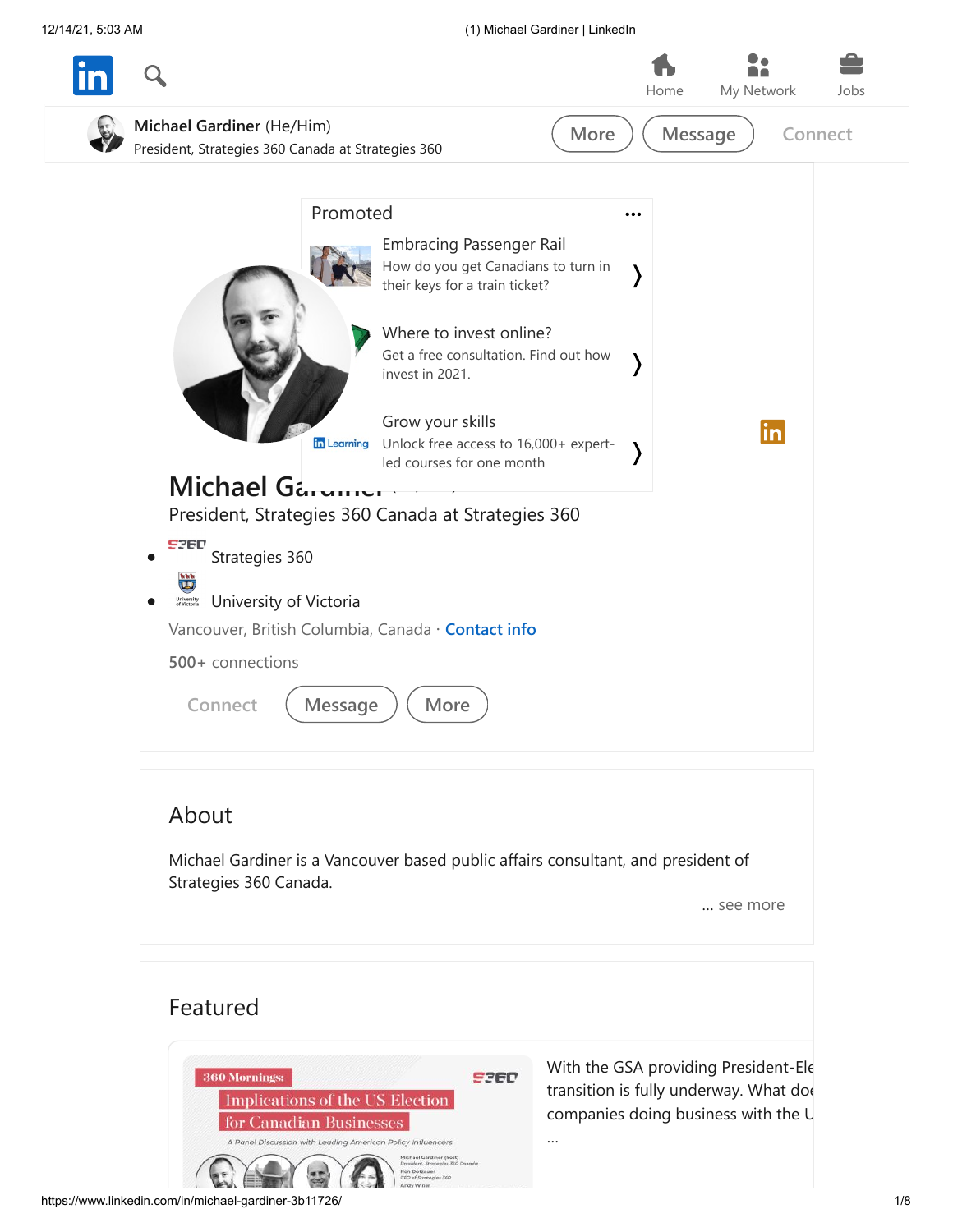|                 | Michael Gardiner (He/Him)<br>President, Strategies 360 Canada at Strategies 360 | More | <b>Message</b><br>Connect |
|-----------------|---------------------------------------------------------------------------------|------|---------------------------|
| Activity        |                                                                                 |      |                           |
| 1,113 followers |                                                                                 |      |                           |
| ණි<br>McKoen    | All the                                                                         |      |                           |
| For Bencher     | Michael                                                                         |      |                           |
|                 | I am so                                                                         |      | urning to our             |
|                 | team a                                                                          |      | ublic Affairs a           |
|                 | Michael<br>52 Reactio                                                           |      |                           |
|                 | For Strategies 360 Canada, today is about honouring Survivors,                  |      |                           |
| <b>ESED</b>     | their families, and communities, and the families and                           |      |                           |
|                 | Michael shared this<br>9 Reactions                                              |      |                           |
|                 | See all activity                                                                |      |                           |

## 5360

## **[President, Strategies 360 Canada](https://www.linkedin.com/company/strategies-360/)**

Strategies 360 Nov 2019 – Present · 2 yrs 2 mos Vancouver, Canada Area

As President of Strategies 360 Canada, I lead a senior team of public affairs professionals with many decades of experience in politics, communications and public policy. We work across sectors, with a depth of knowledge in natural resources, technology and communications, and health. I work with clients directly, and support my team in delivering meaningful progress for their clients.



**[Senior Marketing Advisor](https://www.linkedin.com/company/freshpaint/)** Fresh Paint On Demand Ltd Jan 2016 – Present · 6 yrs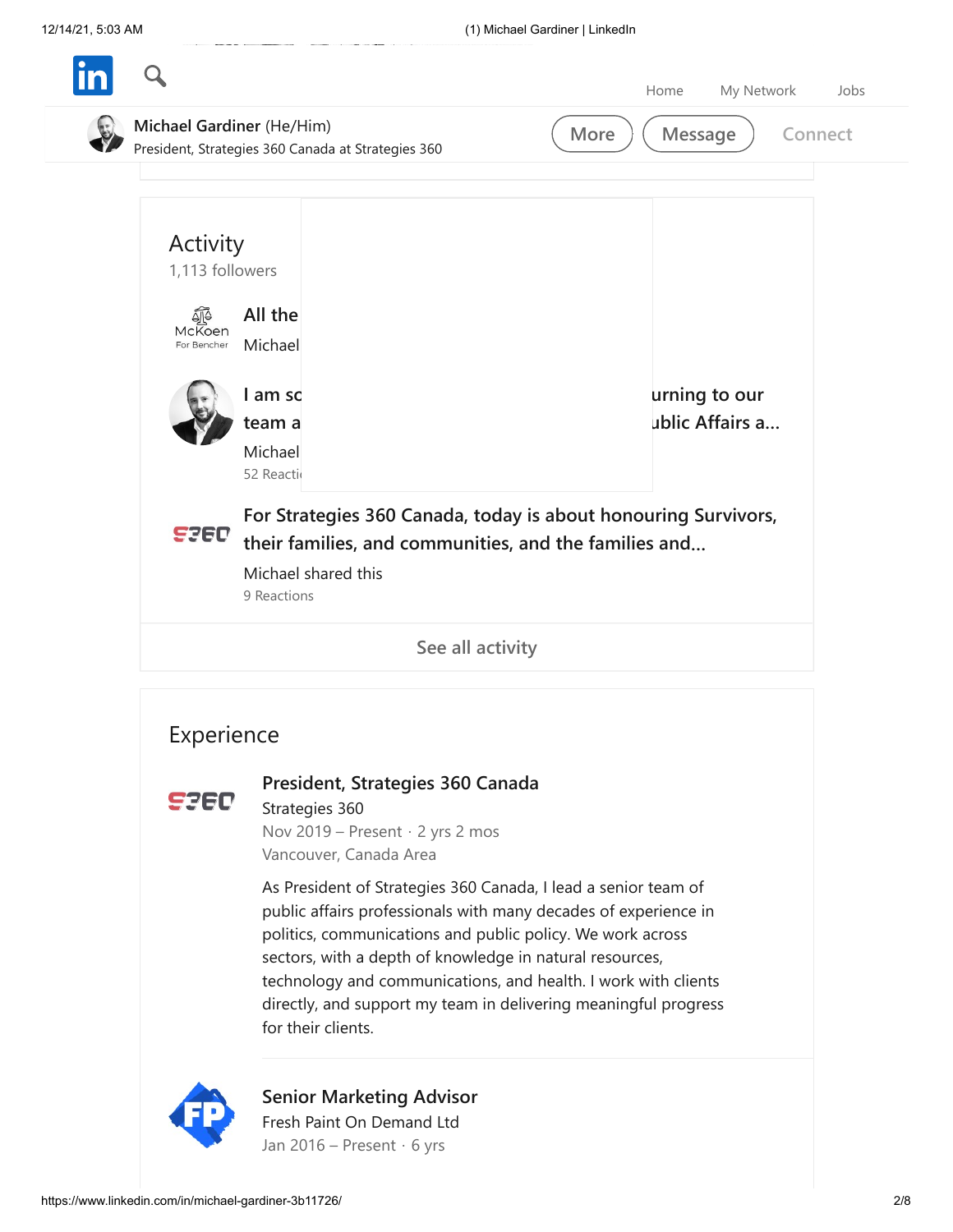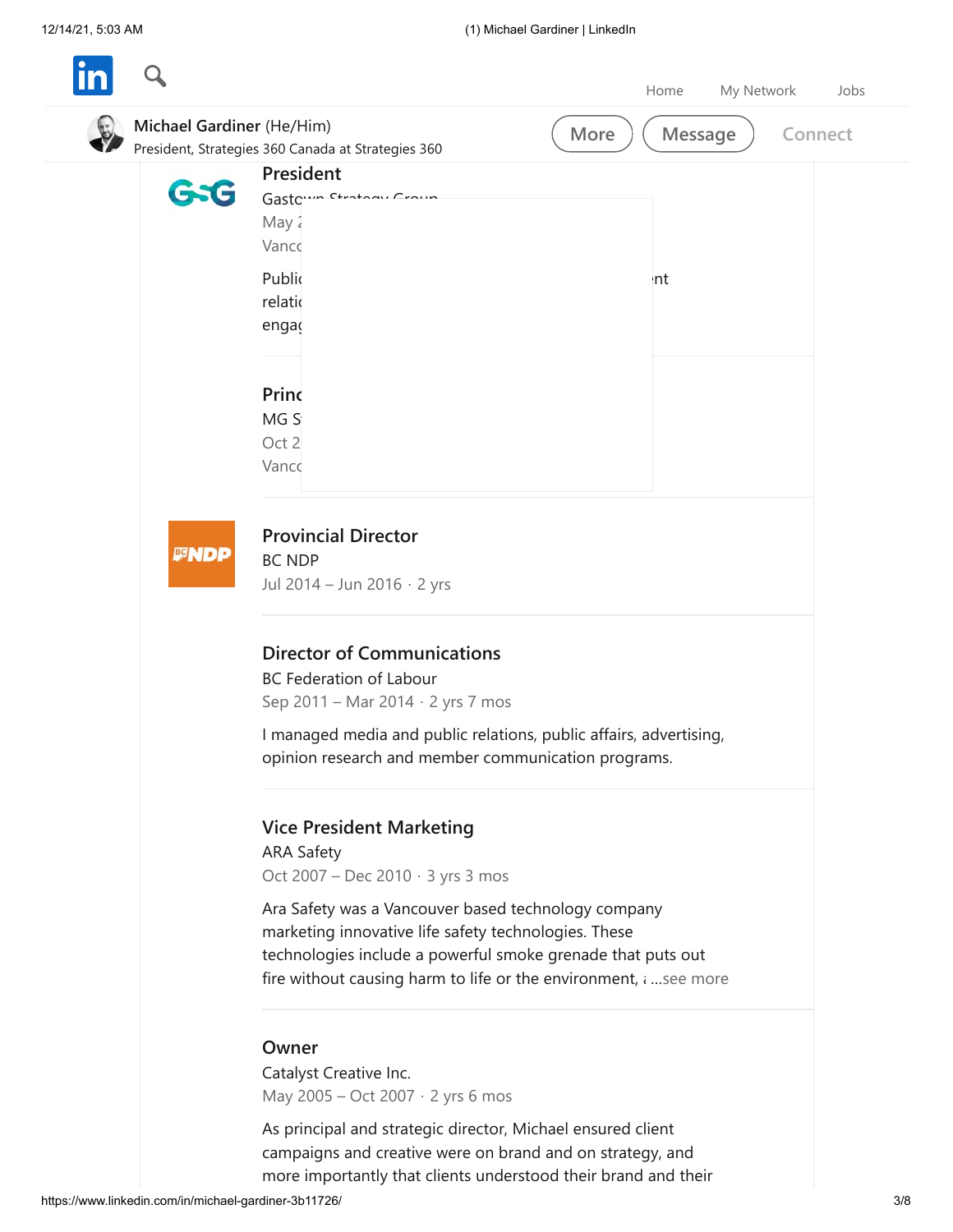|                                         |                                                                                                                 | Home            | My Network<br>Jobs |
|-----------------------------------------|-----------------------------------------------------------------------------------------------------------------|-----------------|--------------------|
| Michael Gardiner (He/Him)               | President, Strategies 360 Canada at Strategies 360                                                              | Message<br>More | Connect            |
|                                         | May 2001 - May 2005 · 4 yrs 1 mo<br>$\cdot$ Con<br>and a                                                        | n-profits,      |                    |
| COLUMBIA<br><b>BC Public Service</b>    | Senio<br><b>BC Go</b><br>2000                                                                                   |                 |                    |
| Show 1 more e                           |                                                                                                                 |                 |                    |
| Education                               |                                                                                                                 |                 |                    |
| 新新市<br><b>University</b><br>of Victoria | <b>University of Victoria</b><br>Economics, Political Science<br>$1991 - 1995$                                  |                 |                    |
|                                         | Skills & endorsements                                                                                           |                 |                    |
|                                         | Media Relations · 50                                                                                            |                 |                    |
|                                         | Endorsed by Marcella Munro and 2 others who are<br>highly skilled at this                                       |                 |                    |
|                                         | <b>ENDP</b> Endorsed by 5 of Michael's colleagues at BC NDP                                                     |                 |                    |
|                                         | <b>Strategic Communications 33</b><br>Endorsed by Marcella Munro and 3 others who are<br>highly skilled at this |                 |                    |
|                                         | <b>ENDP</b> Endorsed by 5 of Michael's colleagues at BC NDP                                                     |                 |                    |
| Social Media · 32                       | Endorsed by Scott Payne and 1 other who is highly                                                               |                 |                    |
|                                         | skilled at this                                                                                                 |                 |                    |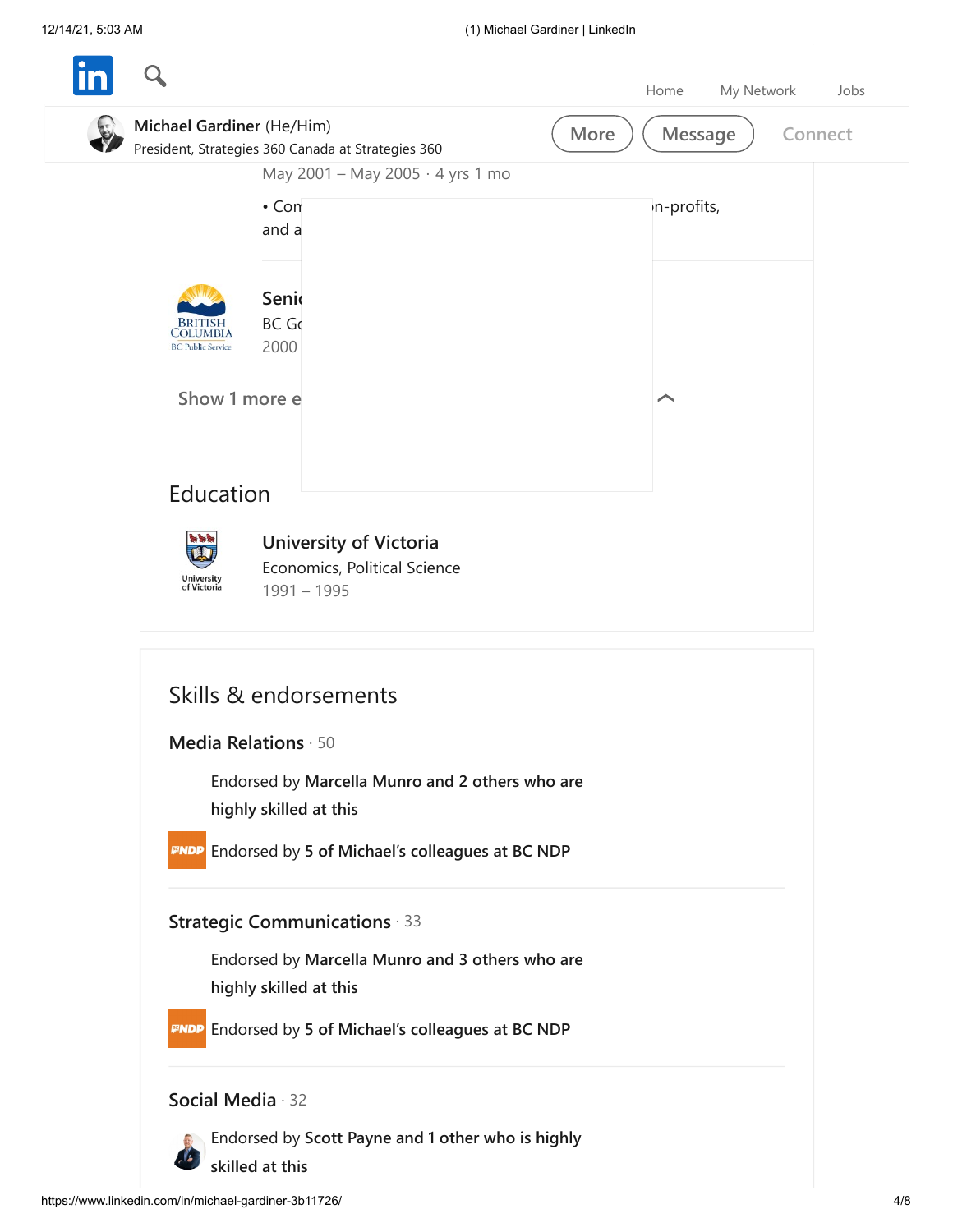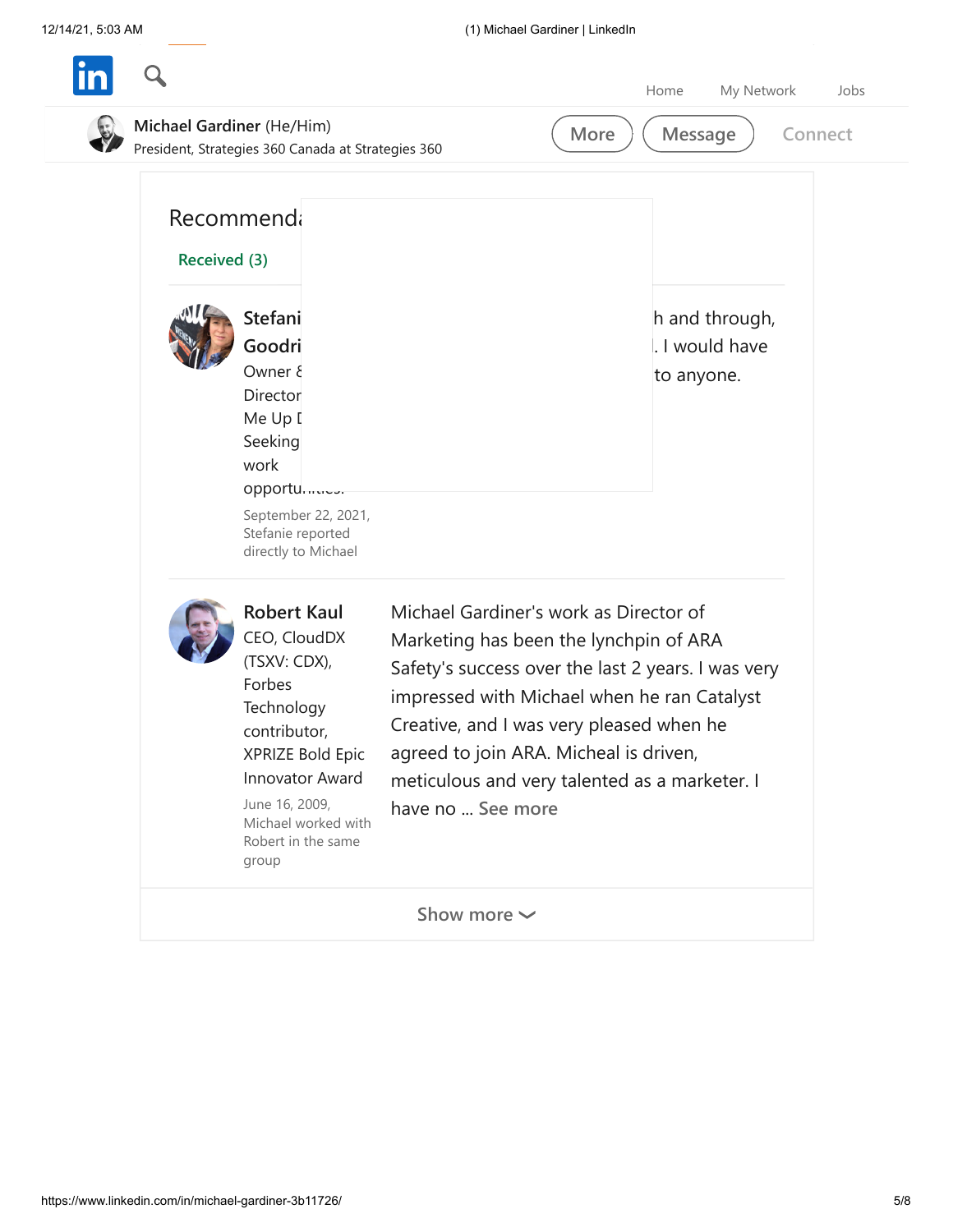

**[Heather Stoutenburg](https://www.linkedin.com/in/heatherwritesstuff/)** • 3rd+ Provincial Director at BC NDP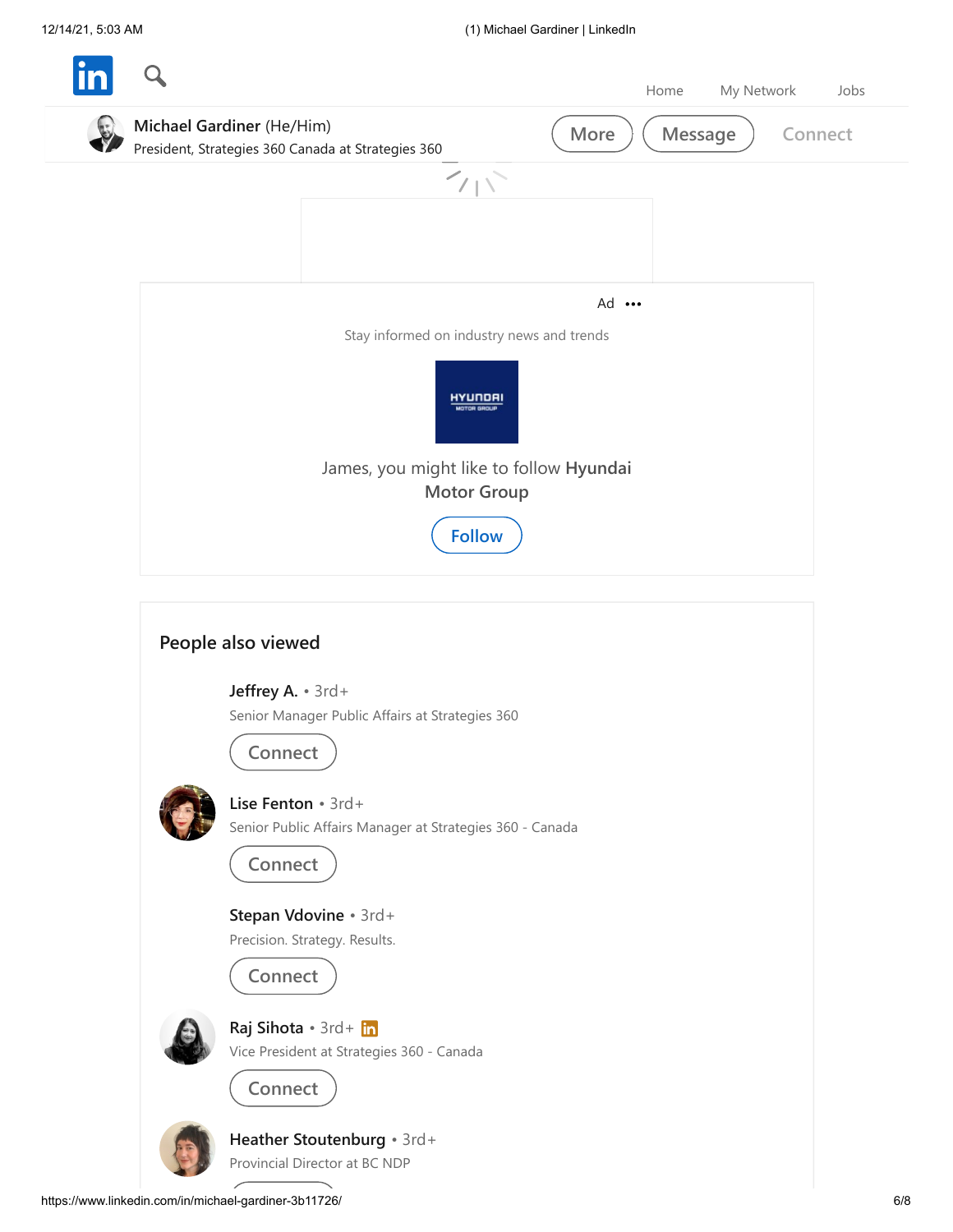|             | Michael Gardiner (He/Him)<br>President, Strategies 360 Canada at Strategies 360<br>People you may                                                        | More                                                    | Message<br>Connect |
|-------------|----------------------------------------------------------------------------------------------------------------------------------------------------------|---------------------------------------------------------|--------------------|
|             | Kanwar Al<br>Graders, loa<br>Conne                                                                                                                       |                                                         |                    |
|             | Aurora Ga<br>Co-op stude<br>Conne                                                                                                                        |                                                         |                    |
|             | Vanessa R<br>Server at JOEY Restaurant Group<br>Connect                                                                                                  |                                                         |                    |
|             | Tapasya Menon<br>Student at University of British Columbia   Faculty of Management<br>Connect                                                            |                                                         |                    |
|             | Lori Farley<br>Co-founder Impact Calgary & INTONOVUS Canada & Partner Great Products&Services &<br>Principal umewe Projects&Consulting<br><b>Connect</b> |                                                         |                    |
|             |                                                                                                                                                          | Show more $\sim$                                        |                    |
| in LEARNING | Add new skills with these courses, free for 24 hours<br><b>Create a Brand Strategy</b>                                                                   |                                                         |                    |
|             |                                                                                                                                                          | <b>Building a Winning Enterprise Marketing Strategy</b> |                    |